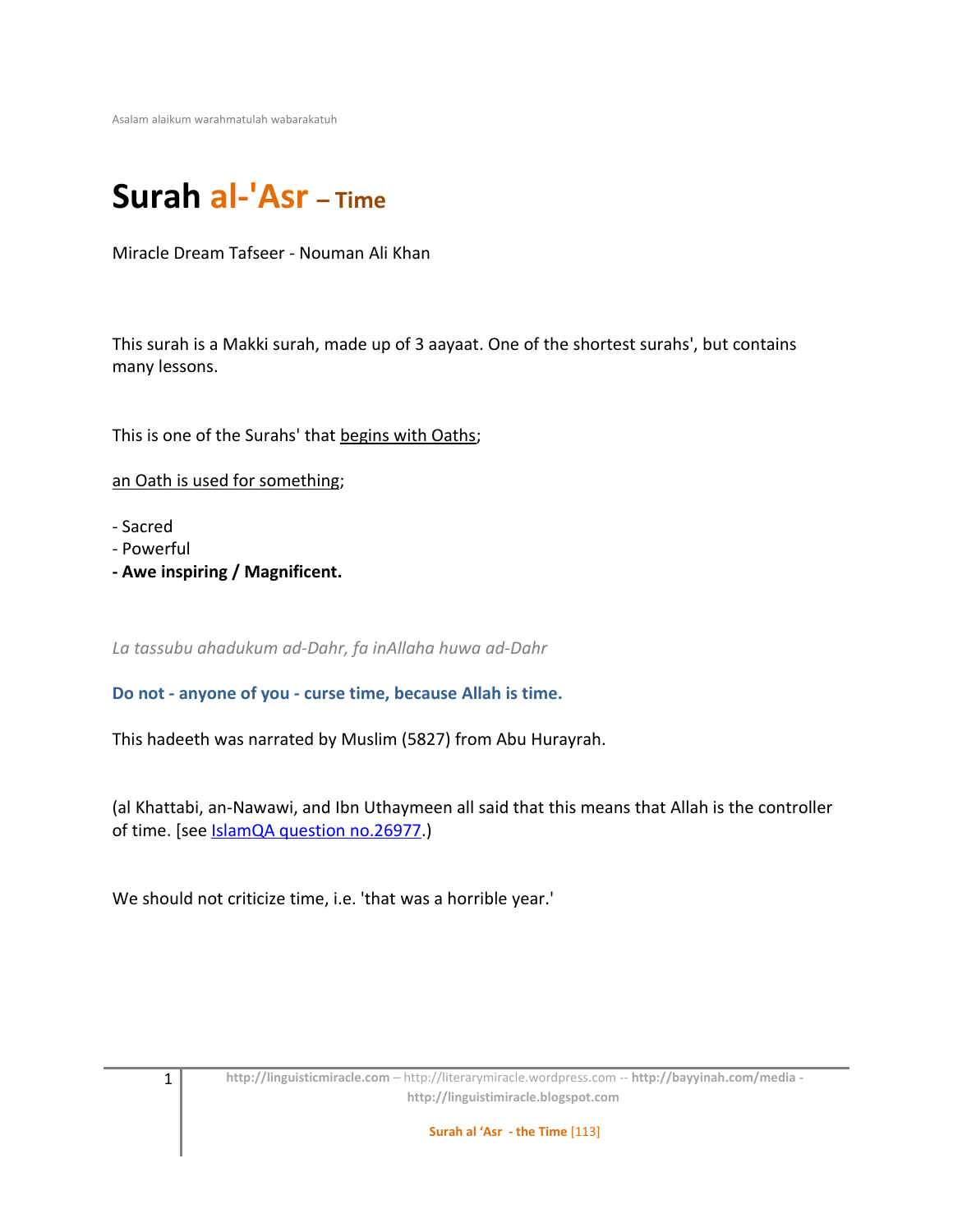# Ayah 1:



*wa-al 'Asr* (I swear) By **Time.**

Allah is swearing by 'Asr, which is almost synonymous to the word Dahr mentioned in the above hadith.

Dahr is also mentioned in the Qur'an, in surah Insaan (it is also called surah Dahr).

# هَلْ أَتَى عَلَى الْإِنْسَانِ حِينٌ مِنَ الدَّهْرِ لَمْ يَكُنْ شَيْئًا مَذْكُورًا

"Has there not been over man a period of time, when he was not a thing worth mentioning?"

[al-Insaan 76:1]

So Allah by Swearing by al 'Asr implies;

**1 -** Allah is telling the human to reflect on the passage of Time.

**2 -** Man is always in loss (ayah 2), based on the proof from ayah 1 that time is always moving forward - and we humans can never get back the time we have lost.

I.e. You had so much opportunities in life which you could do good in - to get closer to Allah. You regret you didn't do them. However, we can change these regrets into future intentions and strive to do good when opportunities come in the future.

So the Oath and it's Response (ayah 2) are a proof for each other; **Man being in loss**, and **him admitting that he wasted his time.**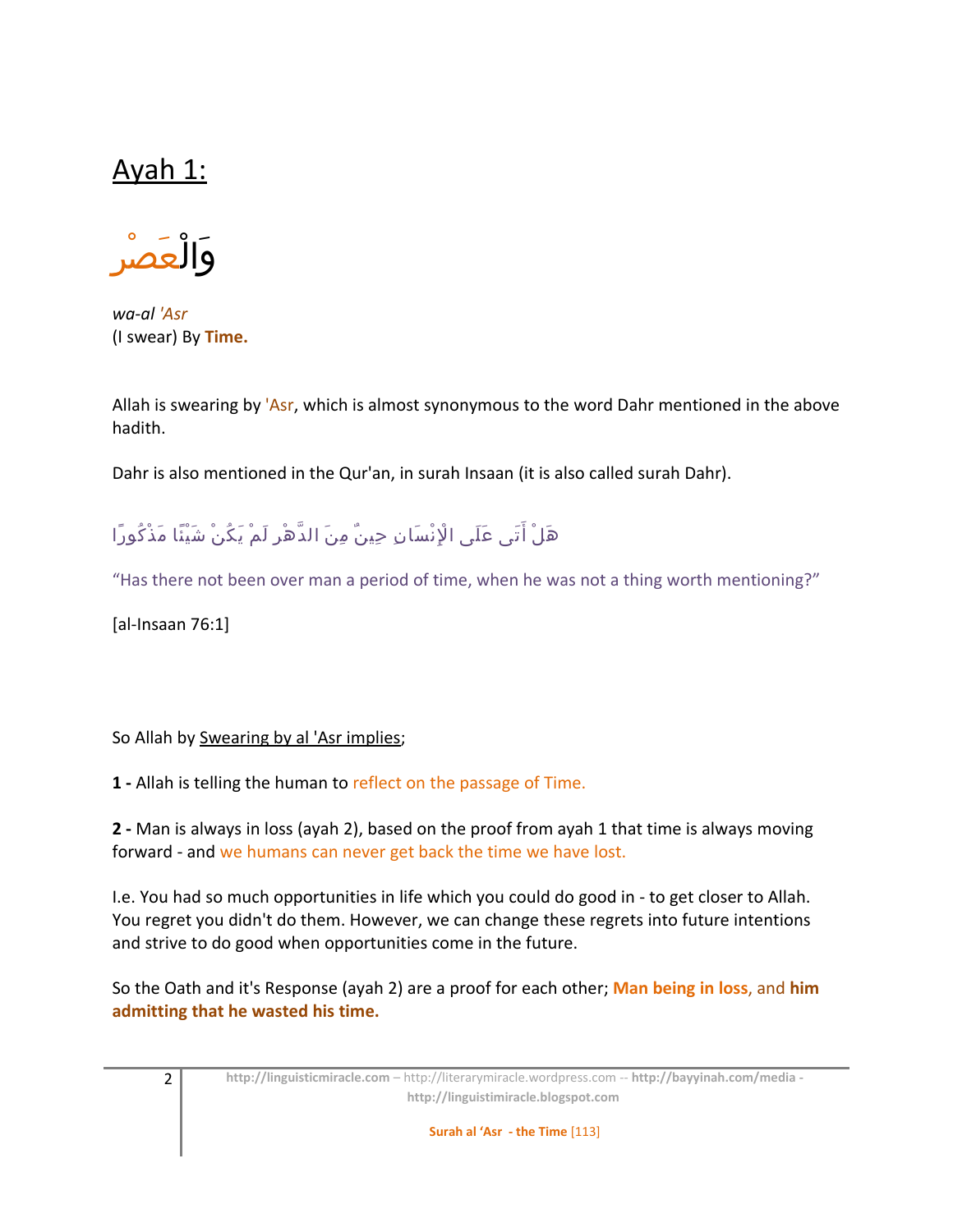**3 -** 'Asr refers to the life/durations (zamaan) of nations. The rise and fall of nations is a proof of humans' being in loss.

**4 -** The object of the Oath is a witness for the subject. I.e. Allah calls a witness for the subject. Allah is bringing time as a **witness** to the fact that many humans are in loss.

**5 -** Human beings' chase after the world which distract them from the real purpose in life. (see tafseer surah at-Takathur).

People throughout history have chased after wealth, beautiful things, power etc. People chased after all these things, thinking they will achieve success, and while they were in that state - they died.

This same process has been repeating generation after generation, for thousands of years, and there is one creation of Allah which has continuously been witnessing all this. It is al 'Asr - the Time.

**Time is a witness to the tragedy of the human being.**

### **Linguistic Definition:**

al **'Asr** - [linguistically] **time that is running out.** Even salaat al 'Asr (the prayer of 'Asr) is the last prayer of the day. (after this it is Maghrib prayer/sunset prayer = the end of the day.)

'Asr was the time when the merchant and traveller were always in a hurry/rush, because it was a time of danger.

Allah also swears by other Times in the Qur'an;

- رَ فَ سْ أ ذاَ إِ حِ بْ صّ والَ َ - *was-subhi idha asfar* - By the Morning as it brightens [Muddathir [74:34\]](http://quran.com/74/34)

- رِ جْ فَ لْ واَ - *wal fajri* - I swear by the Dawn. - [Surah Fajr 89:1]

- ىٰ حَ ضّ والَ - *wad-duha* - By the Morning Sun. - [Surah Duha 93:1]

- ىٰ لّ جَ تَ ذاَ إِ رِ هاَ نّ والَ - *wan-nahari idha tajal-la* - By the Day when it is Brilliant. [al Layl 92:2]

3 **http://linguisticmiracle.com** – http://literarymiracle.wordpress.com -- **http://bayyinah.com/media http://linguistimiracle.blogspot.com** 

**Surah al 'Asr - the Time** [113]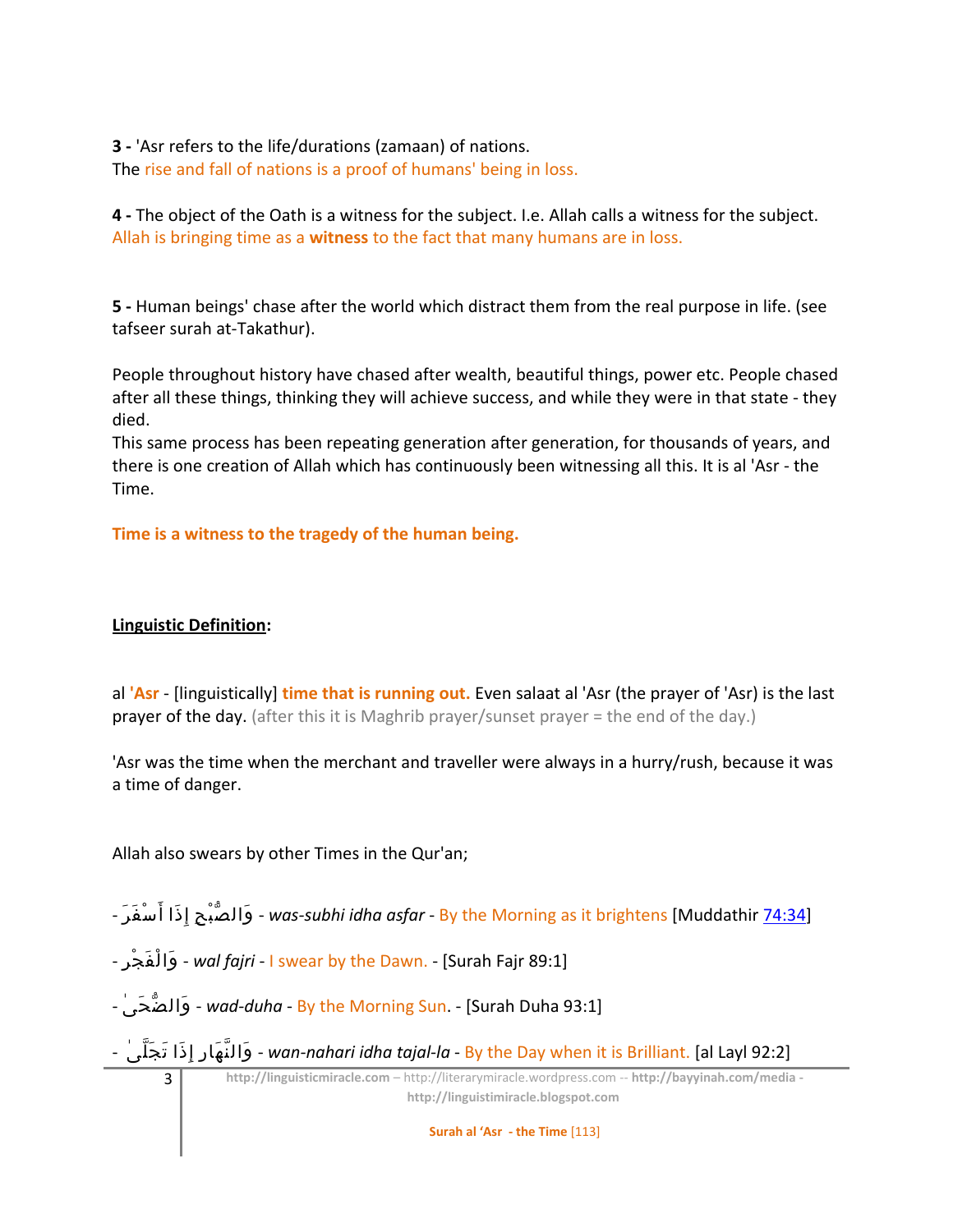But '**Asr** is a **time associated with Urgency.**

Whatever Allah has to say now - it is a time of Emergency. The sunset of our life is passing by. The ending of our day/life is coming soon.

Muhammad Shafee': the Struggle of the human being is like the **one who is trying to sell ice**. It is melting away and he needs to sell it quickly and make as much sales before the end of the day comes. Otherwise - all his valuables' and efforts will go to waste.

[in the past - there were no Freezers, so your ice would melt into water by the end of the day.]

# Ayah 2:

ِإ ّن ا ِْلن َسا َن َل ِفي ُخ ْس ٍر

*Inna al Insaana La fee Khusrin* Indeed, man[kind] is surely in loss,

**Inna - no doubt** (it talks to people who might be doubtful - it removes doubt).

You would think this is referring to the disbeliever only, but it is referring to all humans, each and every single human.

### **Insaan** - *Nisyaan* - **forgetfulness**.

The human might be reminded he's in trouble - but soon he forgets.

Allah could use;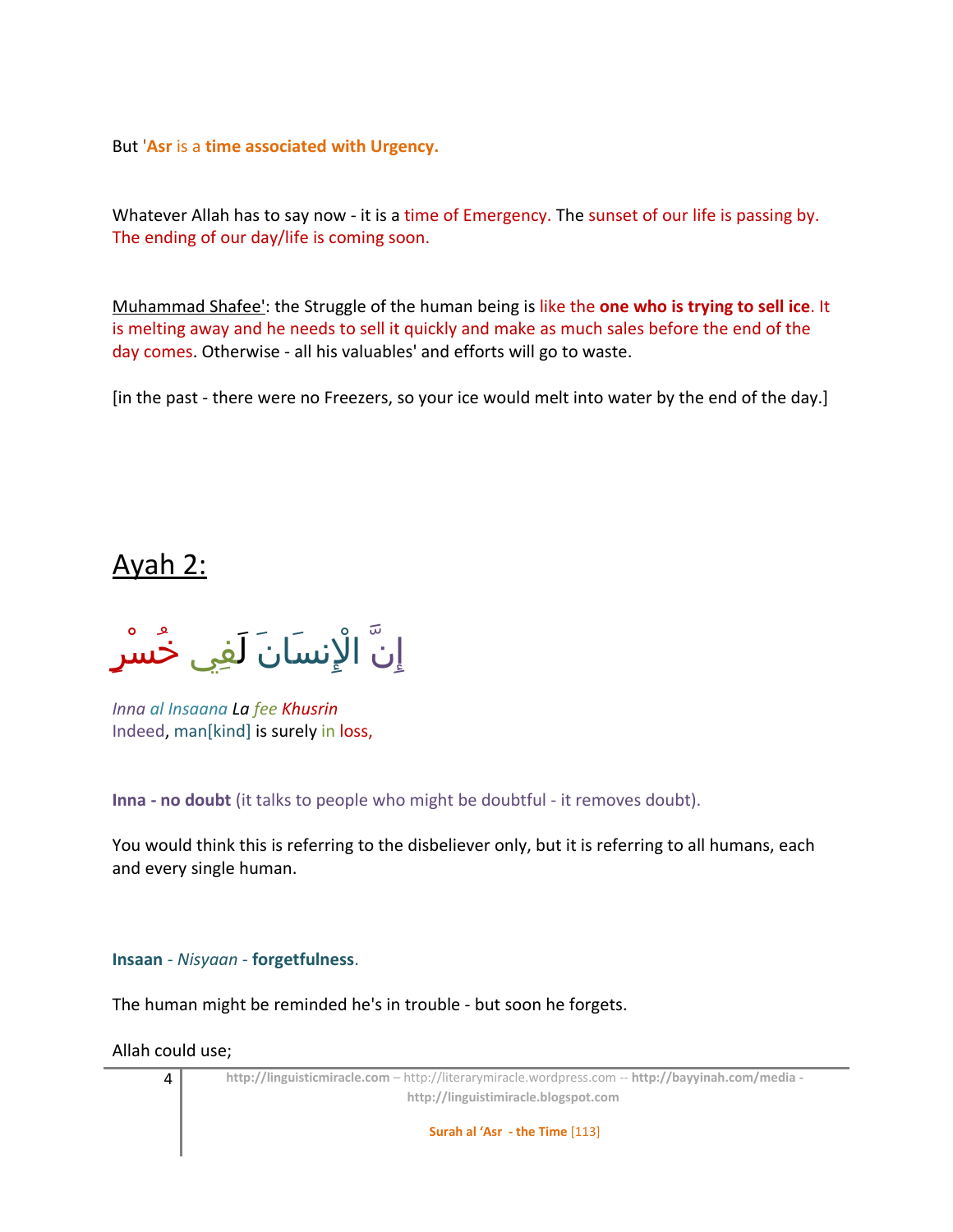```
al Fard الفرد : the Individual
an-Nafs النفس - the person
an-Naas الناس - people [collectively].
```
But;

**Insaan** النسان **- Categorises ALL human beings, but it is also used in the singular form - Human.**

Diffusion of Responsibility:

If you talk generally to people - they assume someone else is to blame.

If you talk specifically to one person - they are more in fear because all the blame and responsibility is upon them.

an-Naas: all mankind

**Insaan: Each and every individual forgetful human being - you are in loss** [in potential trouble]...

When the human hears this ayah - he thinks about himself. He forgets everybody else, he fears for his own safety.

On Judgment Day - every human cares only for himself, except for Allah's Messenger.

Those same people you might love and do haraam (forbidden) things for - they will be running away from you on that Judgment Day.

When a person will want to sacrifice and throw everyone in the hellfire as a ransom - so that he does not fall into it;

## ً يُبَصَّرُونَهُمْ ۚ يَوَدُّ الْمُجْرِمُ لَوْ يَفْتَدِي مِنْ عَذَابِ يَوْمِئِذِ بِبَنِيهِ . وَصَاحِبَتِهِ وَأَخِيهِ . وَفَصِيلَتِهِ الَّتِي ُت ْؤ ِوي ِه **.** َو َمن ِفي ا َ ْل ْر ِض َج ِمي ًعا ُث ّم ُين ِجي ِه**.** َك ّلۖ ِإ ّن َها َل َظ ٰى

They will be shown each other. The Day when the criminal will desire to ransom himself with

5 **http://linguisticmiracle.com** – http://literarymiracle.wordpress.com -- **http://bayyinah.com/media http://linguistimiracle.blogspot.com** 

**Surah al 'Asr - the Time** [113]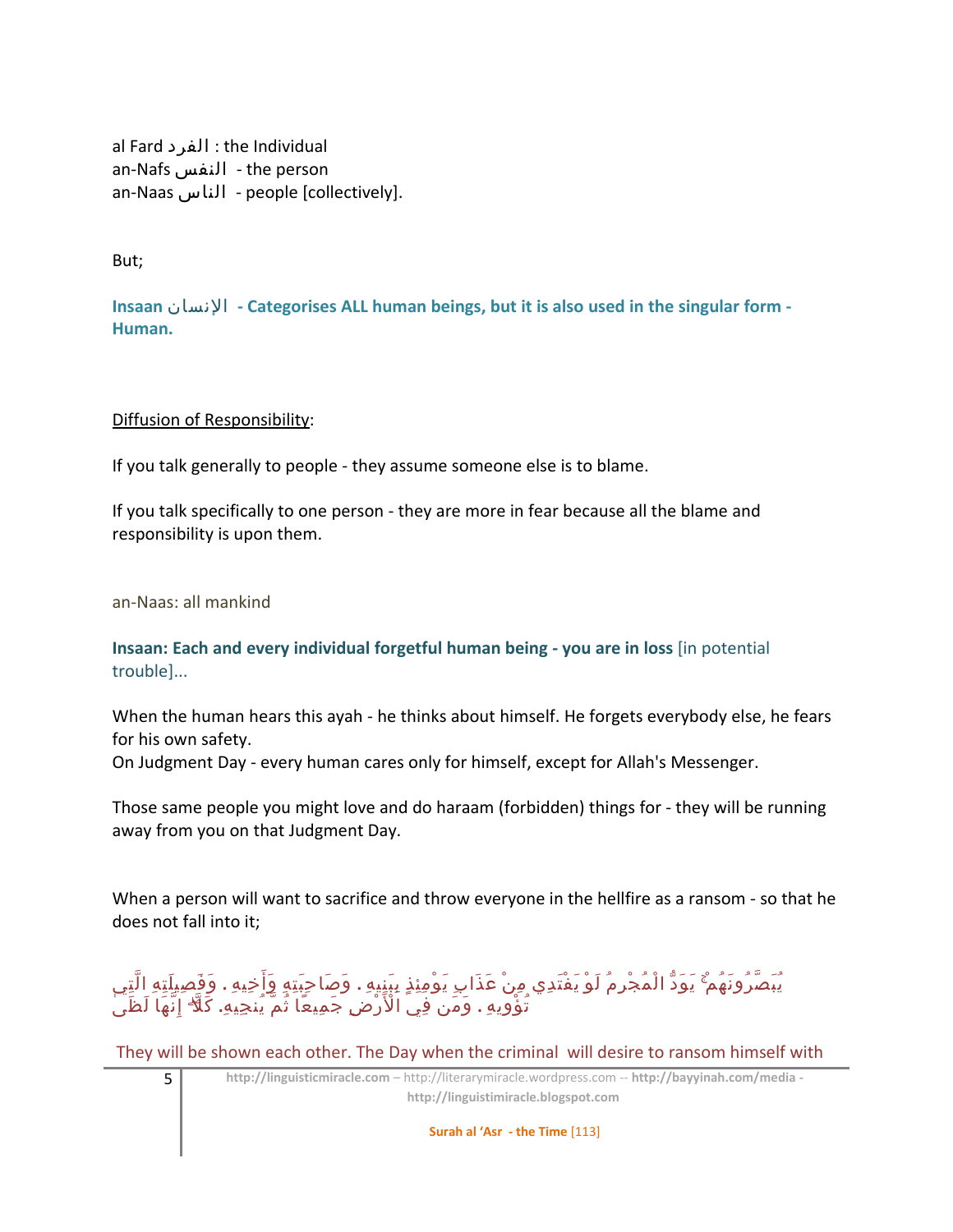his children, his wife and brother, and the relatives who sheltered him, and all who is on the Earth altogether - so that it might save him. But no, it is the Flame [hellfire.]

[Ma'arij 70:11-15]

So Allah is telling us to care about ourselves specifically in this life by doing good, because on that Day - you will only care about yourselves. And your good deeds in this life can only be a source of benefit for you by Allah's Mercy on that Day.

We are in a **state of Emergency**. The day is ending - we need to gain as much good (deeds) profit, **before our ice melts.**

*Innal insaana la fee khusr..* - no doubt, the forgetful human is in loss

The companions of Allah's Messenger would never leave each other, except that they would recite these aayaat of Surah 'Asr to each other to remind each other not to waste time [*lam yatafarraqa hattaa yaqra'a surah 'Asr*].

O Allah, make us like the noble Companions of your Messenger (sal Allah alayhi wasalam). Ameen.

## Ayah 2 continued:

ِإِنَّ الْإِنسَانَ لَفِي خُ<mark>سْرٍ</mark>

*Inna al Insaana La fee Khusrin* Indeed, man[kind] is surely in loss,

No Doubt, the human being is in loss.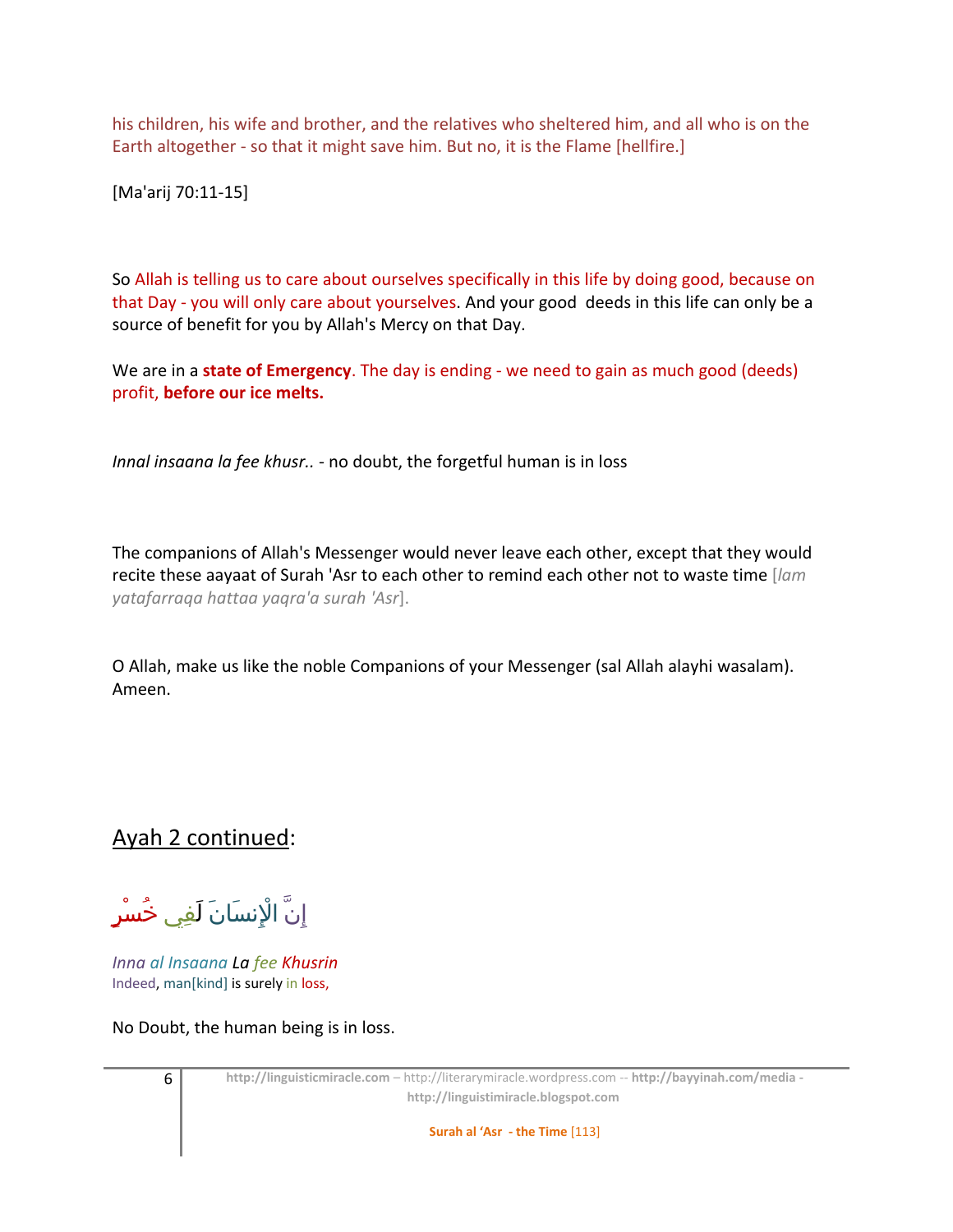A statement can be empowered in arabic eloquence (*Balagha*).

This is a noun based sentence in comparison to verb based.

Verb based are usually used but if Noun form (*Jumlah issmiyyah*) are used - then it has the most emphasis, because **Nouns imply permanency.**

**Inna - no doubt**. This is another emphasis.

AL insan (THE human) - this is another emphasis which implies every human being is in loss..

**La -** another **Emphasis** (= Surely).

It is used to swear on top of another Oath - to **empower** another Oath.

fee **Khusr** (in **Loss**) - another emphasis.

### Because these [verb] terms **could** be used;

La khasir - خاسر ل - surely he is losing (verb form). La qad khasira - خسر قد ل - surely he is already losing.

But by saying **Khusr** - it is a Noun form - which is more permanent and powerful in useage as noun in comparison to it being in verb format.

**Fee (In)** - The one being in Khusr is like he is **Emersed In Loss**. Like he is drowning in it and is not coming out of it.

al Madhdh-hari - the ta**N**ween ن at the end of Khusri**N** makes it an **INCREDIBLE** Loss.

The Oath is a manifestation of Allah's intense Anger that man is in loss.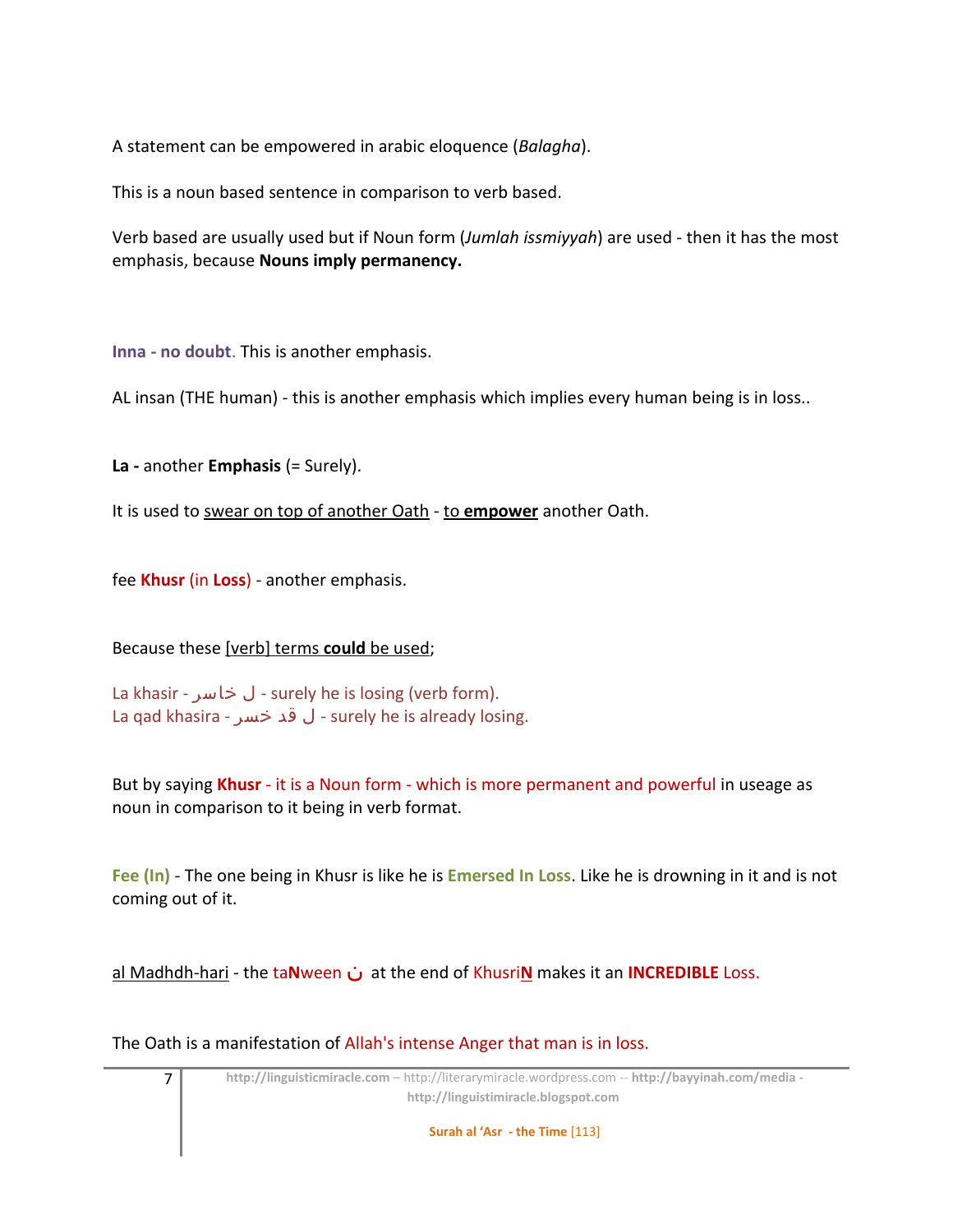3 Types describing Khusr are mentioned in the Qur'an;

**Khusr** / Khassaara / Khusraan.

**Khusraan** خسران - the **ultimate** loss.

َ وَمِنَ النَّاسِ مَن يَعْبُدُ اللَّهَ عَلَىٰ حَرْفٍ ۖ فَإِنْ أَصَابَهُ خَيْرٌ اطْمَأَنَّ بِهِ ۖ وَإِنْ أَصَابَتْهُ فِتْنَةٌ انقَلَبَ عَلَىٰ َ وَجْهِهِ خَسِرَ الدَّنْيَا وَالْآخِرَةَ ۚ ذَٰلِكَ هَوَ الْخَسْرَانَ الْمَبِينَ

And of the people is he who worships Allah on an edge. If he is touched by good, he is reassured by it; but if he is struck by trial, he turns on his face [to the other direction]. He has **lost** [this] world and the Hereafter. That is what is the manifest loss. [al Hajj 22:11]

**Khassaar** خسار - when you are in trouble and you **add to your trouble.**

they followed that - قَالَ نُوحٌ رَّبِّ إِنَّهُمْ عَصَوْنِي وَاتَّبَعُوا مَن لَّمْ يَزِدْهُ مَالُهُ وَوَلَدُهُ إِلَّا خَسَارًا which did not increase them in wealth and children, except in **loss** [*khassaara*].

[Nuh 71:21]

They were already in trouble, and it added (*zaada*) to their trouble.

**Khusr** خسر - the base form - generally - all humans are in a state of **tremendous loss.**

Khasira - also implies; suffering, i.e. in business, investment, losing ALL your money.

Also used to meant you were Conned/tricked/decieved - leading you to a loss.

Antonym: **Rahibat** رهبه - **increase in more goodness / benefit and profit.**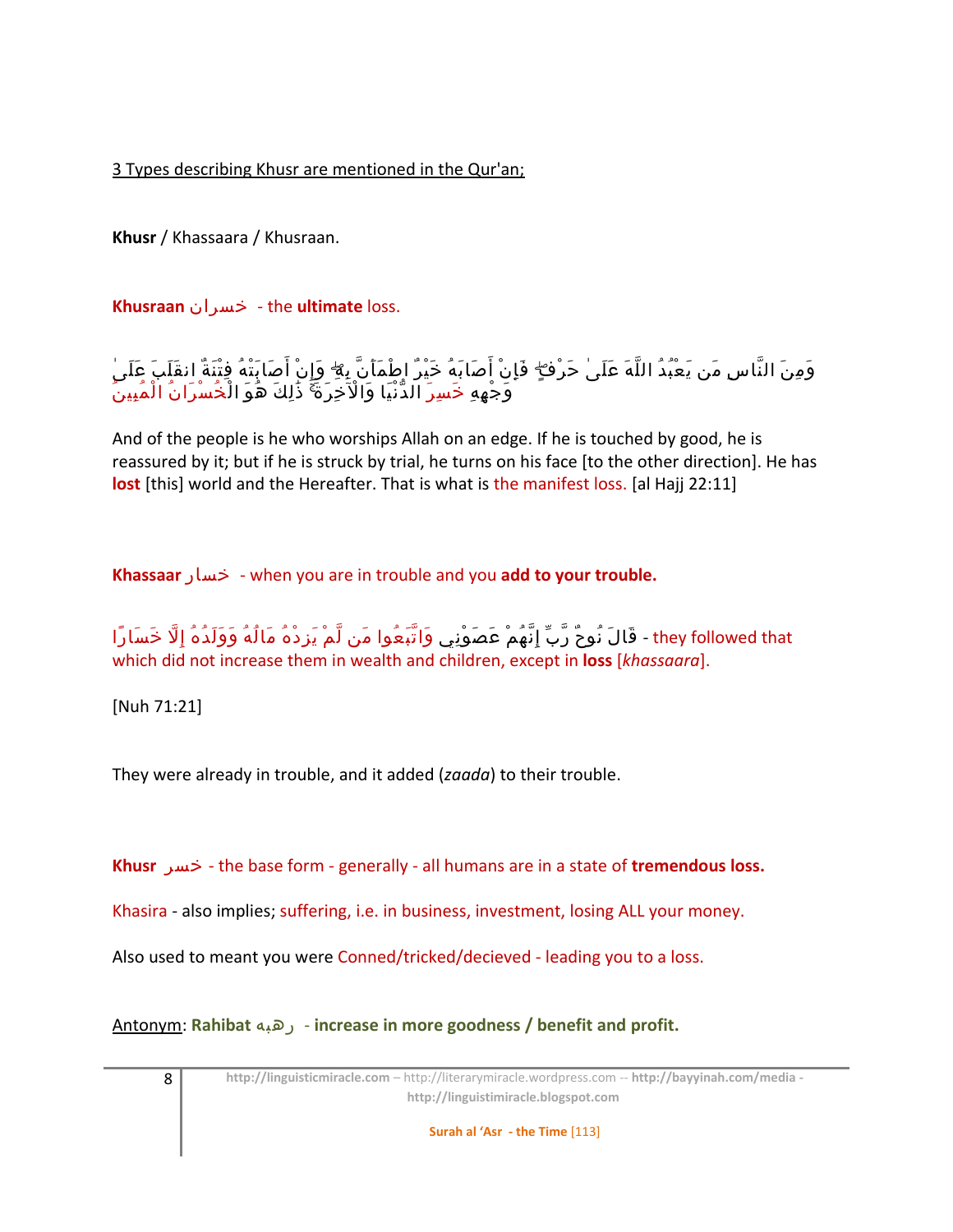Al **Insaan** - (lil Jins - to **all** human beings) - there is no exception - the entire category. A universal statement. The statement directly targets you.

az-Zamakhshari - people are in tremendous loss because of that which they buy and sell in life (of good and bad), except for the Saaliheen (righteous).

O Allah, make us of the Saliheen (righteous), ameen.

Because the *Saliheen* buy for the next life instead of for the pleasures of this life. And then they were profitable and happy on Judgment Day, and whoever was an enemy to their buying - then he was in loss and deaspair.

ash-Shawkani: Every human is in a state of buying and selling than others. **He exhausts his ages (youth, middle age, seniority etc.) in purchasing Allah's pleasure. Rushing in gathering Allah's reward.**

Also refer to tafseer surah at-Takathur.

Some said; The Insaan in this ayah refers to the Kafir (disbeliever), and others said a group of disbelievers; Waleed bin al Mugheerah, 'Aas bin Wa'il, Aswad bin abdul Mu'tallib - those who aggressively opposed Allah's Messenger.

ash-Shawkani - the preferred meaning is referring to the disbelievers.

al Akhfash said; - Khusr [loss] means **Halaka** حالك] violent death].

Mawt موت - general death.

So the disbeliever is setting himself up for a violent death by being in this loss.

al Farraa': **A terrible ending** ('uqooba عقوبة - **ones end which is scary so people take warning**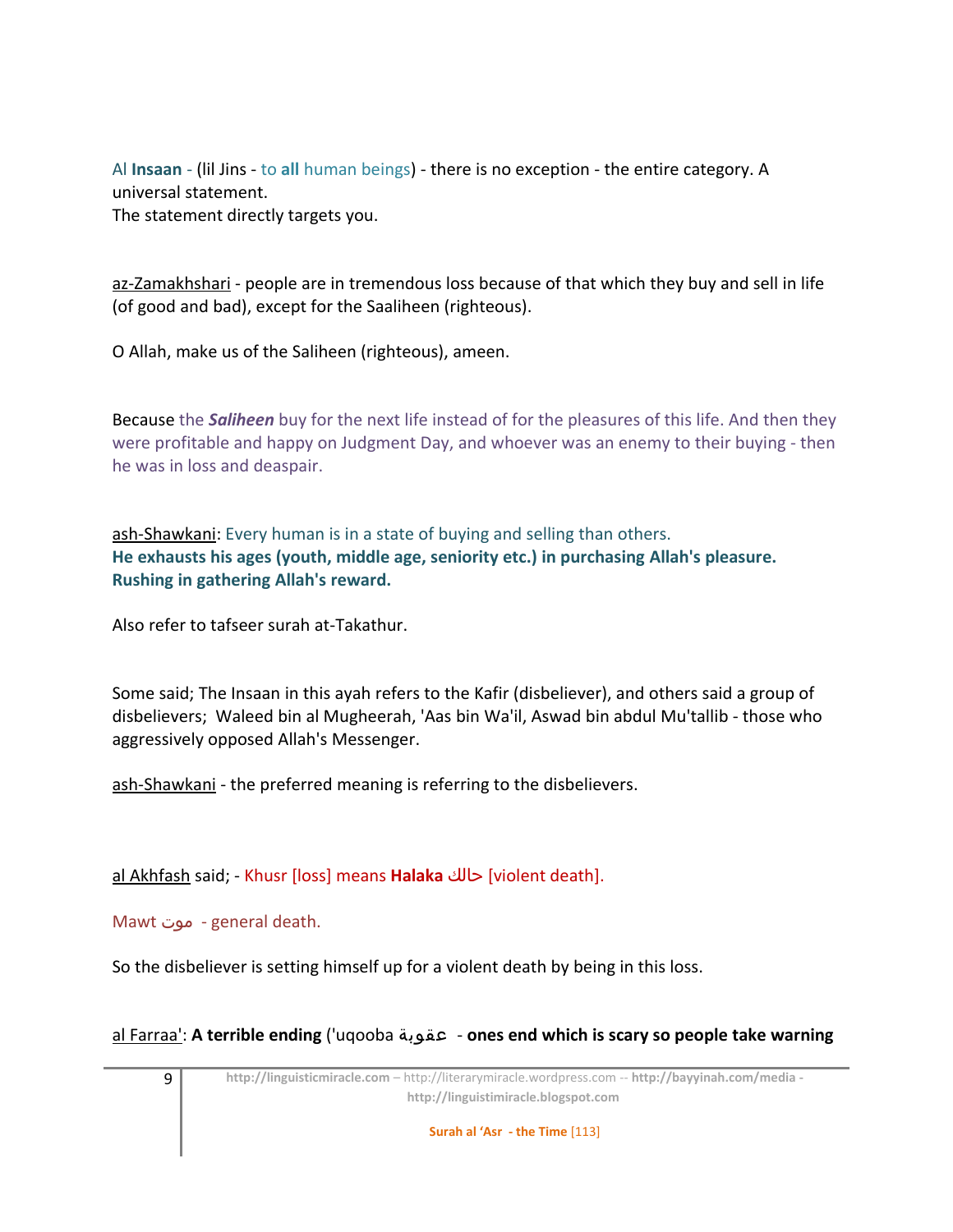**from it** [i.e. So the people say; *'I don't want to die like that'*])

Ibn Zayd: *La fee Khusr* (surely in Loss) means La fee Sharr (surely in Evil deeds).

ash-Shanqeeti: Insaan is singular but it refers to all mankind.

Ibn Taymiyyah (as quoted by Muhammad Shafee' in Ma'arif al Qur'an):

Humanity is kept from accepting the truth of Islam by 2 obstacles;

**1 - Shubuhaat (Doubts) 2 - Shahawaat (Temptations)**

Either one of these lead people astray.

It is an intellectual problem (people feel answers by callers to Islam are not satisfactory). It is a psychological problem (people want to follow forbidden desires).

# Ayah 3:

إِلّا الّذِينَ آمَنُوا وَعَمِلُوا الصّالِحَاتِ وَتَوَاصَوْا بِالْحَقّ َ وَتَوَاضُوا بِالصَّبْرِ

*Illa alladheena amanoo wa AAamiloo assaalihaati watawaassaw bi-alhaqqi watawaassaw bias-sabr*

Except for those who have believed and done righteous deeds and advised each other to truth and advised each other to patience.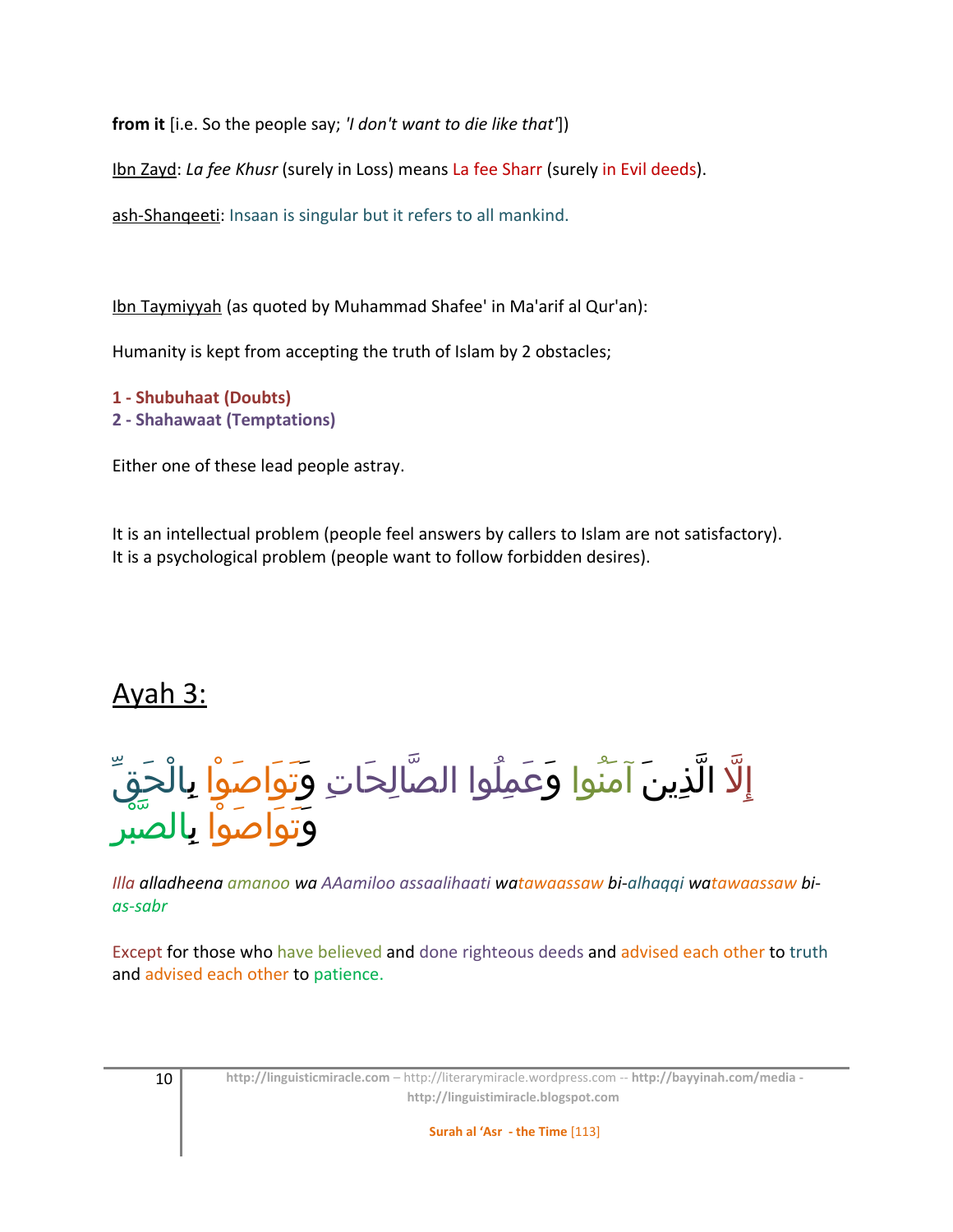Wa ta waassaww bil Haqq - and they enjoin upon each other the truth. (This get's rid of the intellectual problem.)

Wa ta waassaww bil Sabr - and they enjoin upon each other patience. (This encourages people to remain upon the truth even through tempting times.)

In these 2 aayaat - Allah has depicted that humans are so preoccupied by their personal problems (*kabad* كبد - toil/labour).

When humans completely immerse themselves in their own problems - they forget that the hardship they have in this life is nothing compared to the ones which will come in the next life.

**When you forget the next life - you exaggerate in your worry about the problems of this life. Which puts you in loss**, in addition to further loss of not preparing for the next life.

### Brother Nouman mention's a story in his own life; **When once he was Extremely worried:**

His basement got flooded once, and he was extremely worried. So he called a Somalian brother to help him.

The Somalian brother told him not to worry. "You cannot fight water, it drowned Pharoah" he said. He then told his story of how when he was 5yrs old - his village got raided in Somalia and all his family got executed. He then hid on the back of a donkey at that age and fled to another village.

He then met with a Shaykh who taught him, and the boy also travelled across half of Africa. He learnt Engineering, and Electricity - from there he came to America, and now helps the Muslim community.

So brother Nouman remembered that his cellar problem was nothing compared to what this positive minded brother - had told him of his lifestory.

### When humans are preoccupied with their own lives, they lose out on 3 things;

1 - **They forget the lessons/signs in the creations of Allah** to remember your Creator, what you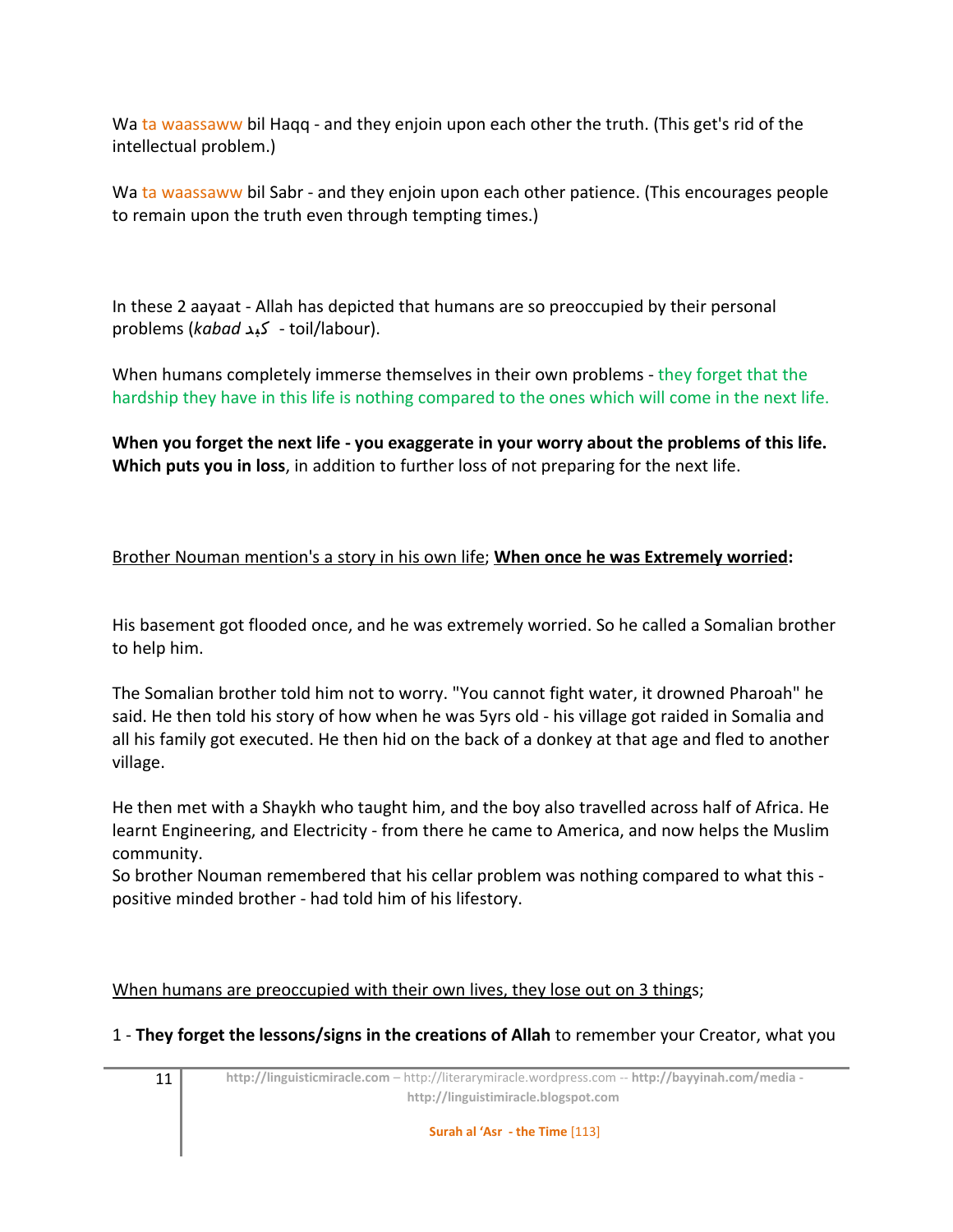owe Him and what you should prepare. What are the real problems you should face and avoid?

(these responsibilities become more to you important than temporary worldly issues). You think long term for the next life and its reality.

2 - **Lessons in History** - how many people came in previous generations and have gone. This is why Allah mentions all the nations of the past by saying wal 'Asr. (min qabli an ya'tiya azaabun aleem - before you are given a painful punishment - quran)

3 - **Lessons of the Revelation.** You forget to follow and aspire to the guidance. By thinking about how to upbring yourself and your family and society - you will refer to the Qur'an and Prophetic way - since you will realise that is the best guidance.

Shah Waliullah Dehlwi: in *At-Tadhkeer bi ayyaamillah* - Remembrance of the Days of Allah.

By Allah saying; *Wa-al 'Asr* - We will remember the special Days of Allah.

The Days when; Allah created the human being (Adam), the Day He revealed the Qur'an to Prophet Muhammad, the Day Allah drowned the disbelievers of Prophet Nuh, the Day Allah destroyed Pharoah and saved Moses, the Day of Badr, the Day when Allah spoke to Musa/Moses.

The Day of Judgment, the Day the believers will see Allah.

By saying al 'Asr - we will remember these Days so we will not want to be in loss.

Hammeedu al-Deen Farraahi: One of the lessons of this surah is that alot of people see historical sites, which are a sign of destroyed nations.

So when we see the legacies; the Pyramids, the Mountain homes of Thamood, and the great buildings and nations of power who have died - **we realise that Allah destroyed them through time.**

This is a reminder of; *Inna al insaana la fee Khusrin* - **surely man is in loss.**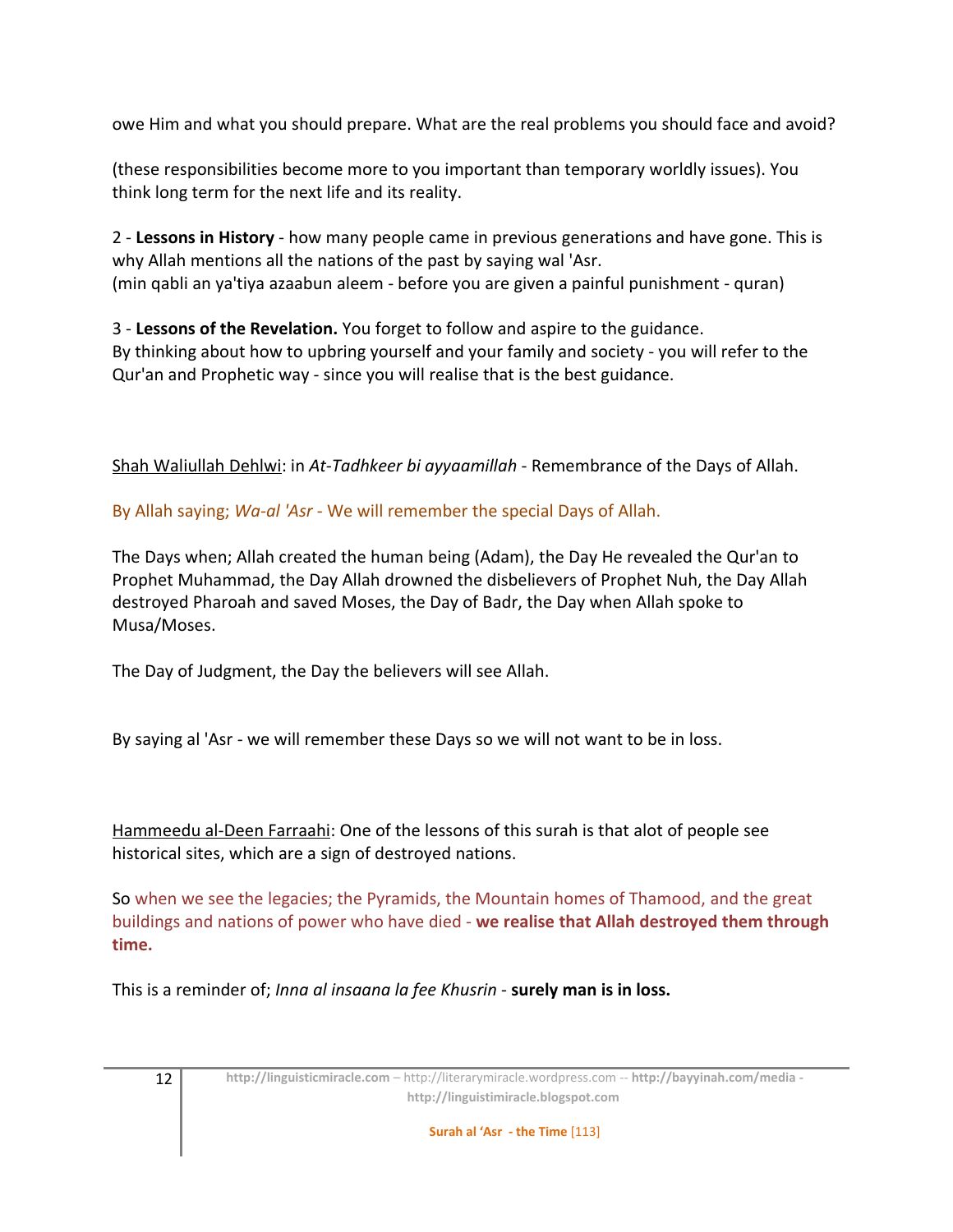Allah replies to such people;

## أَوَلَمْ تَكُونُوا أَقْسَمْتُم مِّن قَبْلُ مَا لَكُم مِّن زَوَالٍ ۗ

Were you not of those who would swear before that your time of downfall will not come? (Ibraheem [14:44\)](http://quran.com/14/44)

Even visiting the ancient sites and ruins is a reminder of; wal 'Asr (by the time) innal insaana la fee khusr (surely man is in loss).

Humans have many sufferings, sometimes even more than animals;

Physical and also Psychological sufferings.

- يَا أَيُّهَا الْإِنسَانُ إِنَّكَ كَادِحٌ إِلَىٰ رَبِّكَ كَدْحًا فَمُلَاقِيهِ

O forgetful human, no doubt you are struggling to your Lord, a struggle, and you will meet Him.

[\[Inshiqaq 84:6\]](http://quran.com/84/6)

I.e. You feel sad when your extended family members are ill, animals do not have this.

Allah is telling us that man is in loss in this life and the next life, unless they have Emaan and encourage good deeds and encourage patience. For these people - Allah has saved them from loss in this life and the next.

Remember - linguistically - all this surah is one sentence.

## Ayah 3 continued - Linguistic Definitions:

إِلّا الّذِينَ آمَنُوا وَعَمِلُوا الصَالِحَاتِ وَتُوَاصَوا بِالْحَقَ

13 **http://linguisticmiracle.com** – http://literarymiracle.wordpress.com -- **http://bayyinah.com/media http://linguistimiracle.blogspot.com** 

**Surah al 'Asr - the Time** [113]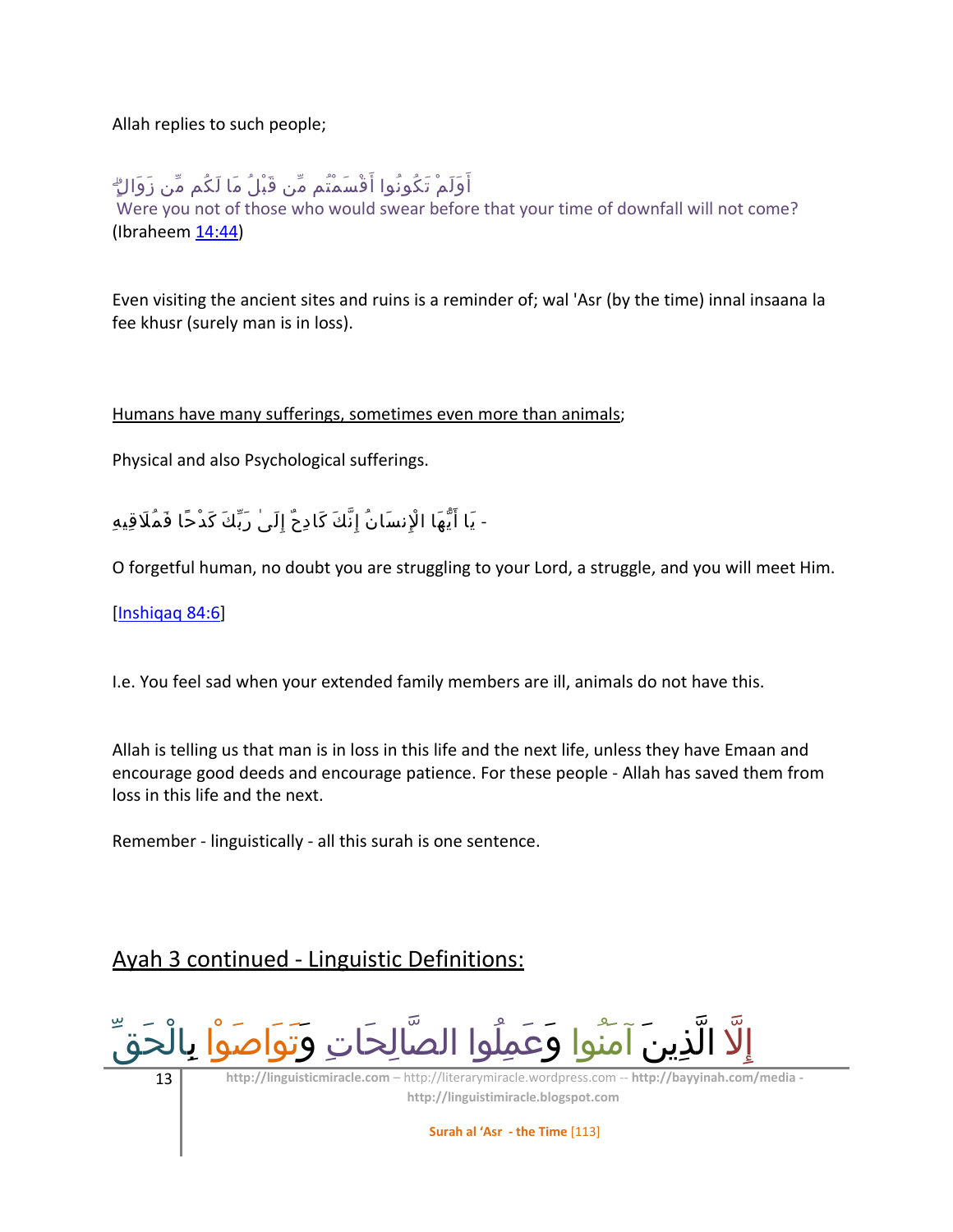

*Illa alladheena amanoo wa AAamiloo assaalihaati watawaassaw bi-alhaqqi watawaassaw bias-sabr*

Except for those who have believed and done righteous deeds and advised each other to truth and advised each other to patience.

**il-laa - except** (this word is used for exception).

So the majority are not those who believe, do good, enjoin the truth and enjoin on each other patience.

The majority are losers, even if we cannot percieve it in this life.

رواه مسلم (145) عَنْ أَبِي هُرَيْرَةَ قَالَ : قَالَ رَسُولُ اللَّهِ صَلَّى اللَّهُ عَلَيْهِ وَسَلَّمَ : ( بَـدَ أَ ۚ إِلاٍ سْـلا مُ ۚ غَرِ يبًا . ( ، وَسَيَعُودُ كَمَا بَدَأَ غَرِيْبًا ، فَطُوَبَى لِلْغُرَبَاءِ

Islam began as something strange, and it will return to something strange - so Tooba/success (or a tree called Tooba in Paradise) to the strangers. [Sahih Muslim. #145]

So obeying Allah in times of strangeness brings greater reward from Allah. Because the greater the hardship - the greater the reward.

**Insaan** was used in ayah 2; which is **singular** [yet can also imply plural] - so people think individually about themselves being in loss. If it was plural (al Naas) - the human would think someone else is in loss [diffusion of responsibility].

Even though singular human (insan) was mentioned, it implied; every single human individually - is in loss.

In the end - you might think you're on the correct way without guidance because everyone else

14 **http://linguisticmiracle.com** – http://literarymiracle.wordpress.com -- **http://bayyinah.com/media http://linguistimiracle.blogspot.com** 

**Surah al 'Asr - the Time** [113]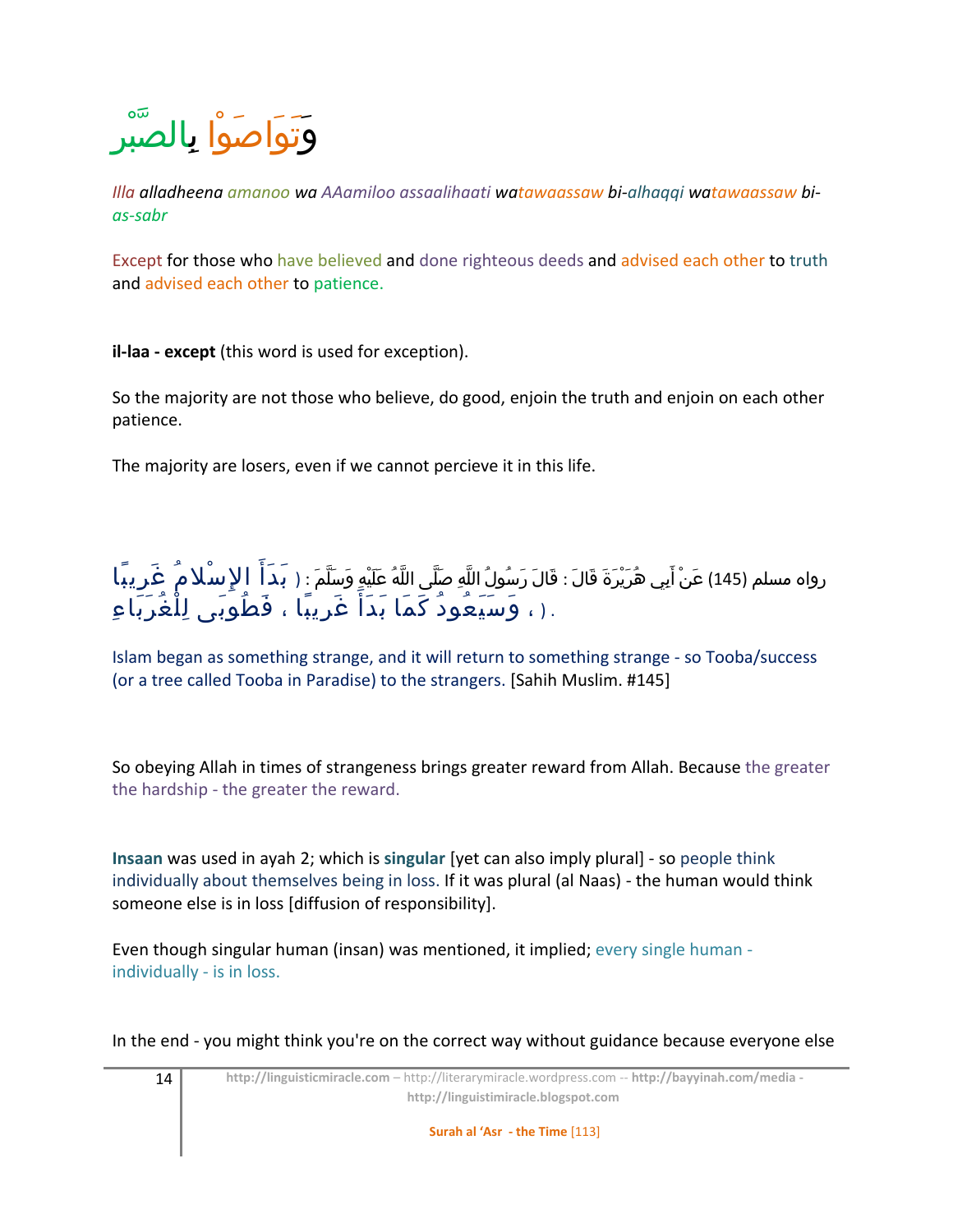is doing it, but you alone will be in Loss on Judgment Day - and none will be able to help you.

# - وَتَقَطَّعَتْ بِهِمُ الْأَسْبَابُ

All relations and means [*asbaab*] will be cut off for them [al Baqarah 2:166].

But when it came to the exception, Allah did not use singular - He used the plural instead.

These few people who will follow the truth - they will only survive if they remain connected to the Ummah (Islamic united nation). **Emaan (belief) is boosted with enjoining the truth and enjoining good together.**

Allah is telling us that uniting with the Muslims collectively will increase you in Emaan.

*Laa illaaha illAllah* **unites people no matter what differing backgrounds we come from.**

They have Emaan;

**The fruit of Emaan = Tranquility:** (even if we lose our worldly possessions - we do not worry, we know we there is a greater good waiting for us if we remain sincere to Allah.)

then what is the life of this world in comparison.) - فَمَا مَتَاعُ الْحَيَاةِ الدُّنْيَا فِي الْآخِرَةِ إِلَّا قَلِيلٌ to the next life except a little?)

[at-Tawba 9:38]

You are at Peace with your life and with Allah because you know that everything belongs to Him, so whatever you gain or lose - you are thankful, not worrying that it is yours to lose. Rather, Allah loves you and He is deciding what is better for you.

This is why we say;

# الَّذِينَ إِذَا أَصَابَتْهُم مُّصِيبَةٌ قَالُوا إِنَّا لِلَّهِ وَإِنَّا إِلَيْهِ رَاجِعُونَ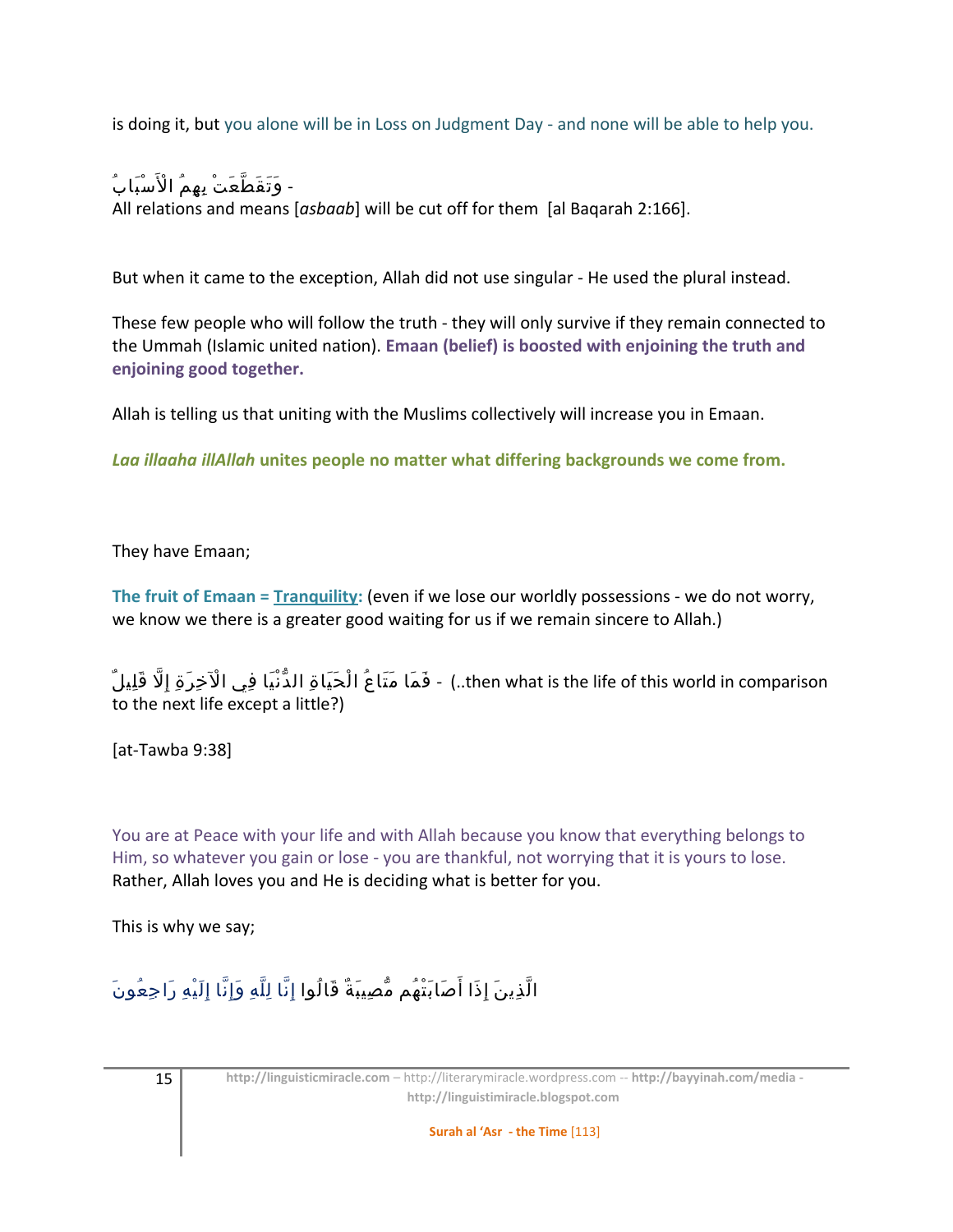Who, when disaster strikes them, say; "Indeed we belong to Allah , and indeed to Him we will return." [*Innaa lillahi wa inna alayhi Raji'oon*] (al Baqarah 2:156)

- أَلَا بِذِكْرِ اللَّهِ تَطْمَئِنُّ الْقُلُوبُ

*'alaa bi dhikrillahi tattma'inna al quloob* -

**..upon the remembrance of Allah do hearts find satisfaction.** [ar-Ra'd 13:28]

When you have this Tranquility - you are not in loss, unlike the people who are always running after this world.

### **The Story of a Brother in Success, and a brother in Loss**

Brother Nouman mentions a story of a brother who had many many expensive cars and they paid for them in cash so they did not have to pay for them in Riba (usury/interest).

One day - the hurricane of Katrina happened and all them cars got destroyed. Except one which they had escaped with.

the brother met up with Nouman and had a smile on his face. Nouman asked him why he was smiling after this hardship? The brother told him that he now had more time to go to the masjid instead of business, and now he sold pizza. And he could spend more time with family. That is success.

He also mentions the story of a Muslim boy who wanted to get married to another girl, but she was going to get married to someone else - so he jumped off a bridge and committed suicide. **That is loss.**

Tranquility is only truly gained in life through belief in Allah.

### **'aml - action with intent**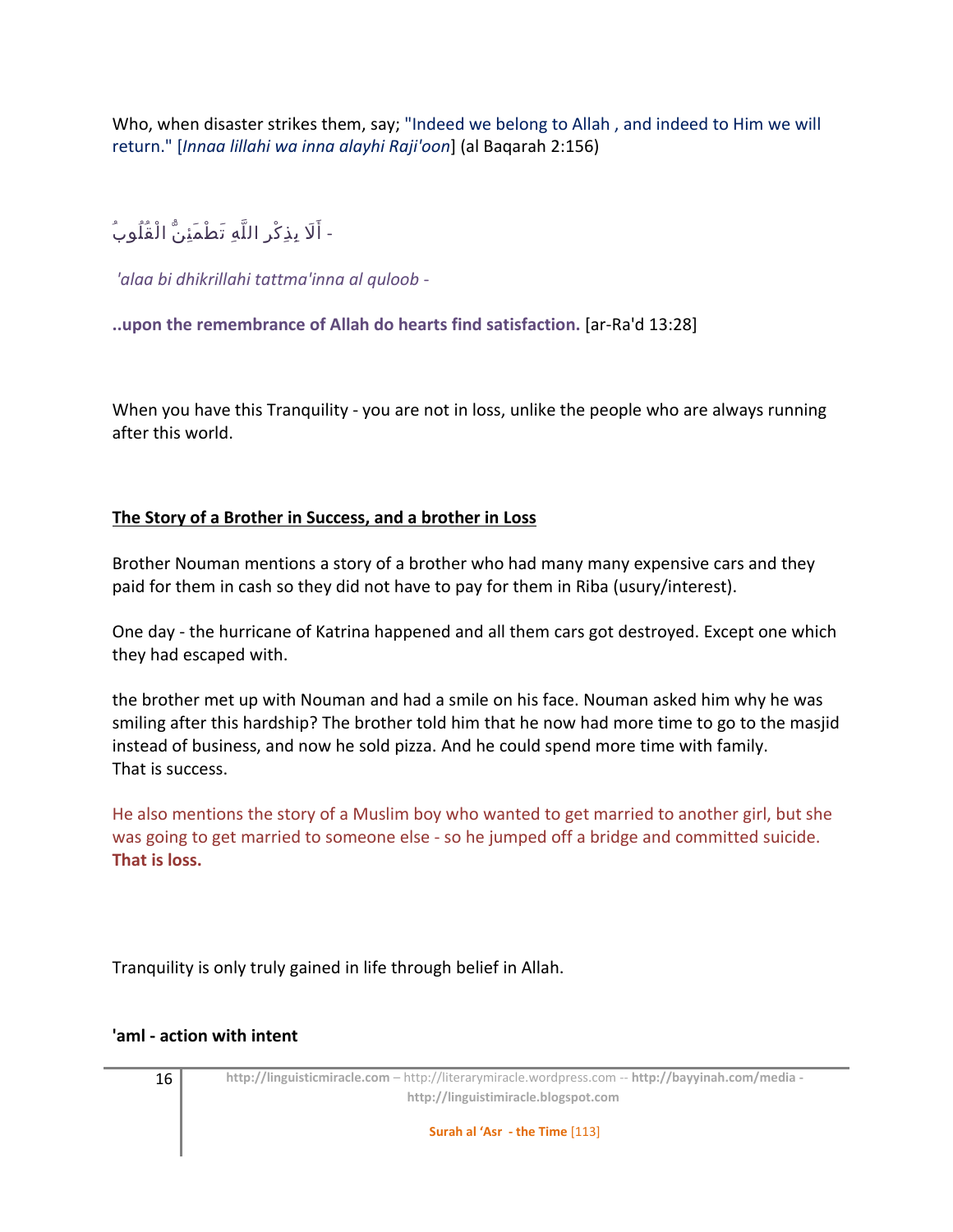fi'l - action without intent

*Saalihaat* - salaha - to **reconcile and rectify**. An adjective.

Literal Translation; **'They do goods'.** 

al a'maal - broken plural - supposed to have feminine plural.

Ta marboota - many many good deeds.

Without the ta marboota - a few good deeds. Saalihaat - **a few good deeds.**

As-Saalihata الصالحات - would imply many do good deeds.

So Allah is telling us we have to do a few good things, atleast at the basic level. Allah is just hinting at that (atleast a minimum). The very basics which everyone knows [i.e. salaah, zakaah, etc] - they do them at minimum.

This word has luzoom لزوم) infinitive) and ta'adi تعدي in it - transitive and intransitivie.

**Saalih** - one that corrects.

**Correct and good actions** - the job and its consequence are correct with good results. (lazim)

Muta'adi متعدي would imply; becomes good. I.e. The one who does them - becomes good.

This saalihaat could be a description of action, and its consequence is being good.

So Allah is implying; **if you want to be a better person - do good actions and you will be a good person.**

Good deeds are being described like medicine - which are making you better and better, and if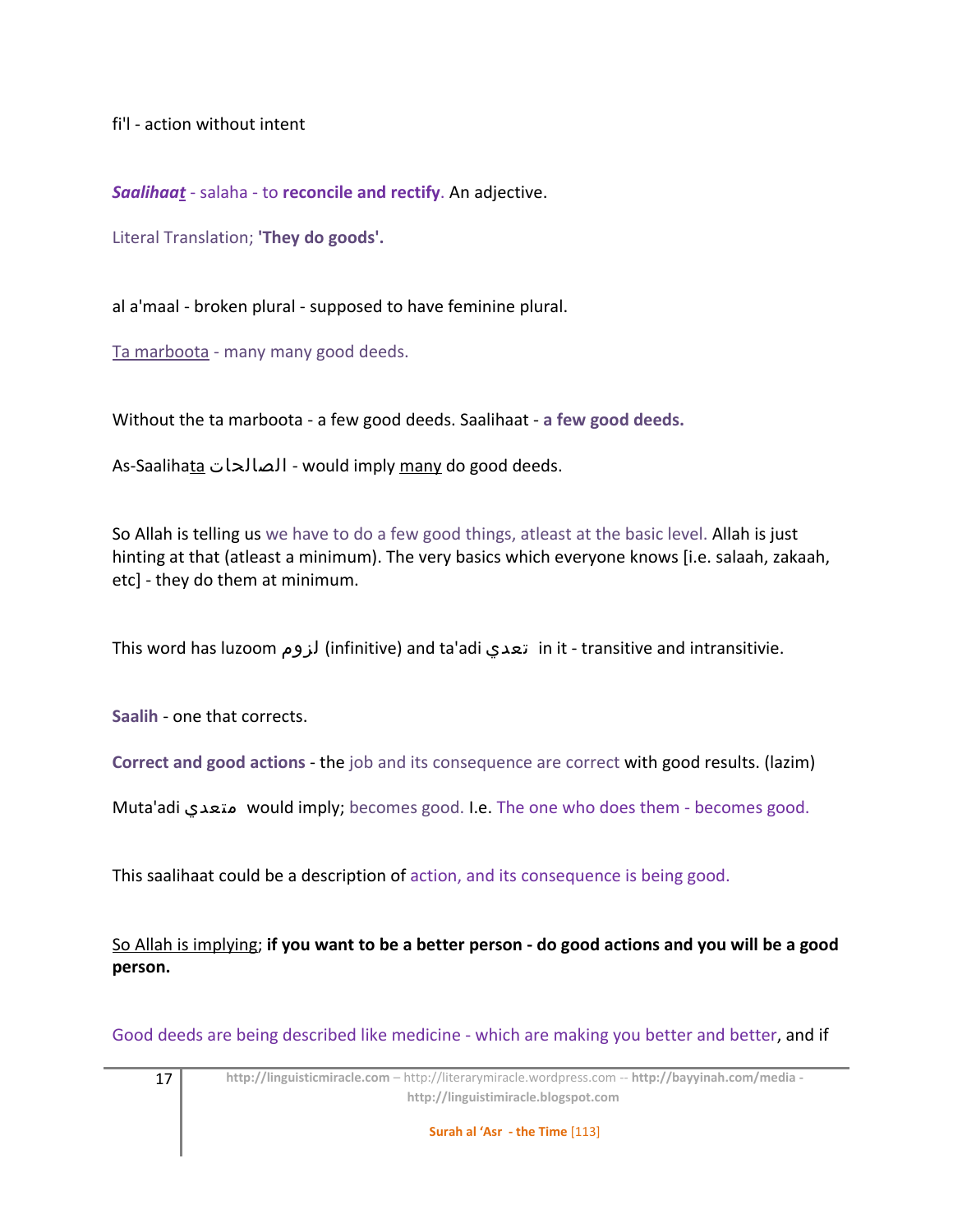you abandon them good deeds - the sickness comes back.

All this is embedded in the one word; **Saalihaat.**

*Tawwaassi* - *wassahu* وصح */wass-ssaahu* وصاح *, awssaahu* أوصاه - to charge someone, command them, encourage them (i.e. emotional encouragement - heart to heart.)

*i.e. "I'm telling you, make salaah, it's good for you in this life and the next."*

This is *tawwaassu* - from Wassiya - to leave a will - for a loved one. It will benefit those who have gone.

In a **Wassiyya** - You are leaving these important words because you are about to die, so you don't have alot of time left, so people need to hear your last words.

This word signifies; **sincere loving advice, Urgency, telling the truth.**

Wassiyya also implies - when you die, **you pass on alot of your valuable wealth and property** to someone else.

So Allah is using this word to imply that we give **sincere, loving, and valuable advice.**

You are handing them a treasure of advice which will really be of benefit to them, just like wealth and property is benficial to the inheritor.

The second implication of Tawwaassaw is; things that are done mutually (ishtiraaq) - when you give someone good advice, they might advise you back. They might even reply to you back in a loud voice i.e. *"Well you don't do that other good!"*

So you would humble yourself and say; *"Yes, i should be doing that aswell".*

I.e. It is a two way sharing of advice, which - if you give, you should be waiting to recieve back aswell.

#### **The Story of 'Umar ibn al Khattab**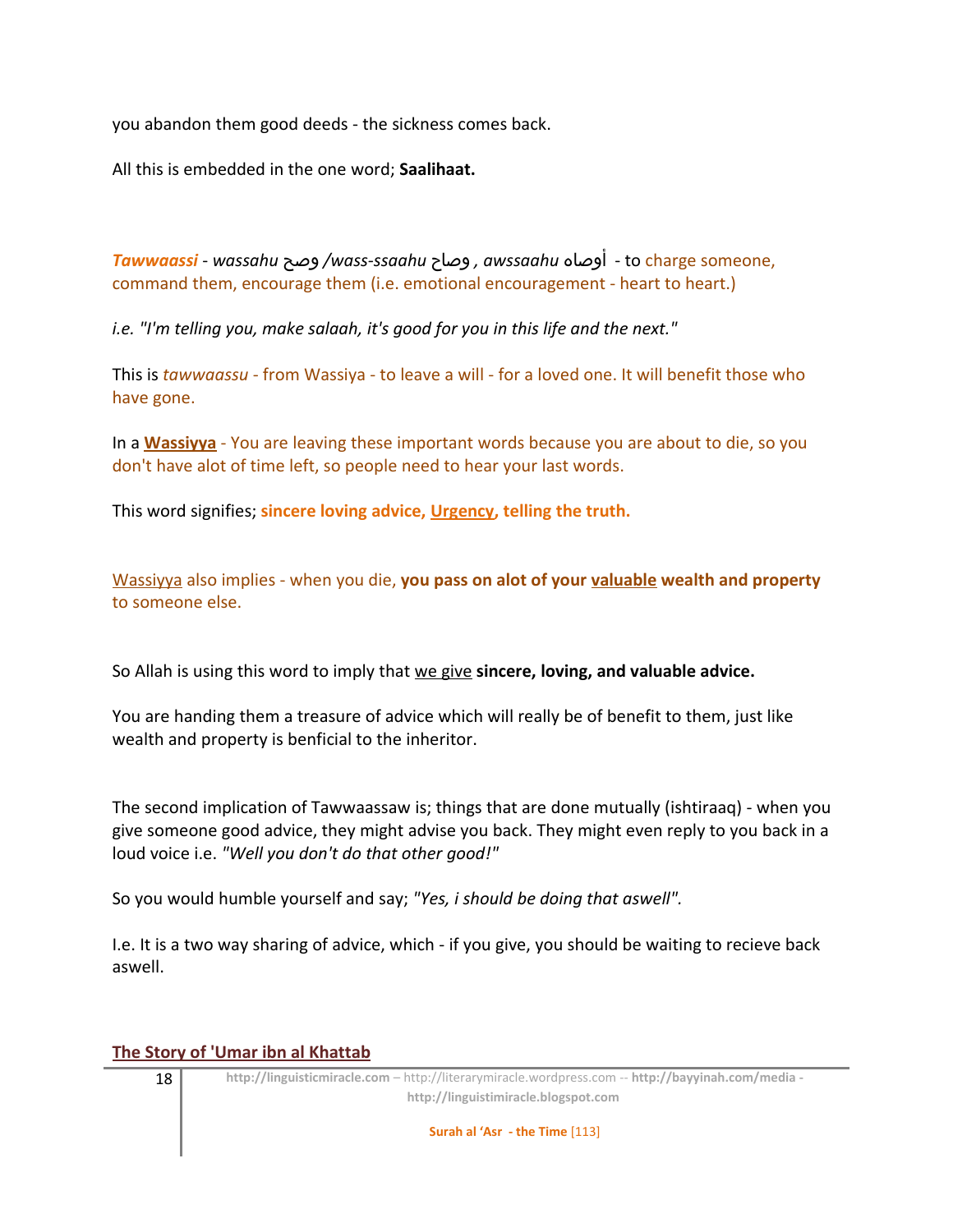We see many examples of this in the character and life of 'Umar bin al Khattab. This is why he would always say *"Everybody knows more than 'Umar."*

Once, he was walking by a house and he looks through the window (he would only do this to forbid the evil or to enjoin the good) and sees a man drinking alcohol. So he breaks through and tells him it is Haraam (forbidden).

He says - I did 1 haraam, but you did 3 haraams'.

*You first looked into my house (invaded my privacy), second you came into my house without my permission, and third - you made an assumption about me drinking alcohol without proof.*

Umar said; *You're right*, and he walks away.

A few weeks pass by; and Umar is giving a khutbah/speech in the Masjid, and the same man walks in to the Masjid. He sits at the back.

After the Khutbah finished - Umar met up with the man quietly and said that *I stopped looking into peoples houses and i didn't tell anyone about you either.*

So the man replied - ever since that day - i've stopped drinking [alcohol].

You advise someone, and they advise you back. Even if they advise you in a way which you don't like.

Because even if there is a truth in it - you accept it. This shows sincerety in following the truth.

This is part of the *Tawwaasiy*.

ash-Shawkani: These people gather and combine between Emaan and good action.

Emaan and good deeds work together. They Both strengthen each other.

When you fulfill all the 4 attributes - then you have stronger Emaan (belief, good deeds, enjoining truth and patience.)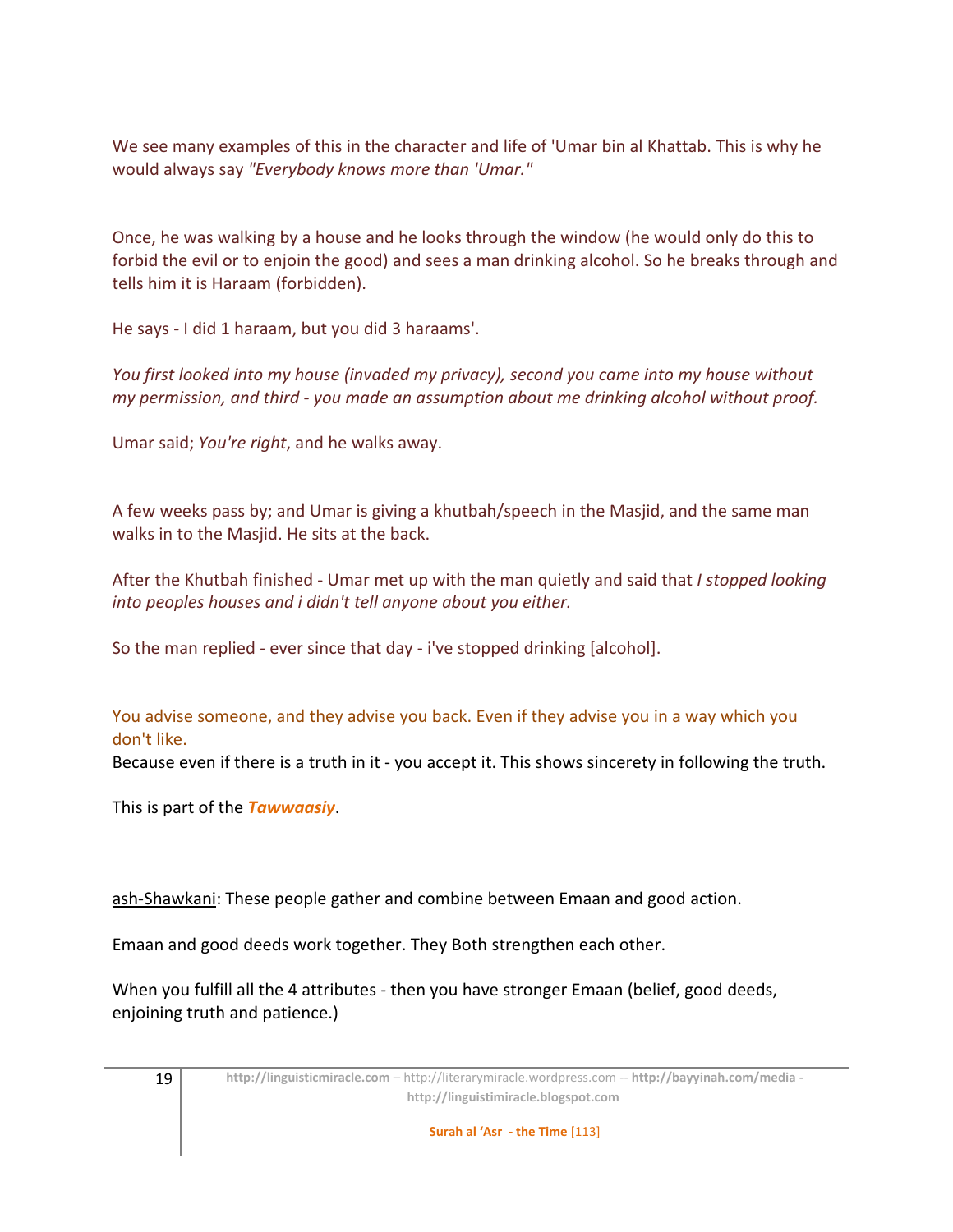If you have none - you probably don't have Emaan.

قَالَتِ الْأَعْرَابُ آمَنَّا ۖ قُل لَّمْ تُؤْمِنُوا وَلَٰكِن قُولُوا أَسْلَمْنَا وَلَمَّا يَدْخُلِ الْإِيمَانُ فِي قُلُوبِكُمْ ۖ وَإِن َ تُطِيعُواْ اللَّهَ وَرَسُّولَهُ لَا يَلِتْكُم مِّنْ أَعْمَالِكُمْ شَيْئًا ۚ إِنَّ اللَّهَ غَفُورٌ رَّحِيَمٌ

The bedouins say, "We have believed." Say, "You have not [yet] believed; but say [instead], 'We have submitted,' for faith has not yet entered your hearts. And if you obey Allah and His Messenger, He will not deprive you from your deeds of anything. Indeed, Allah is Forgiving and Merciful."

[Hujuraat 49: 14]

### az-Zamakhshari:

tawaassaw bil **haqq** - includes tawheed, obedience to Allah and His Messenger, being distant for worldly ambitions, and inclination to the hereafter.

ash-Shawkani:

they enjoin and advise each other with the truth that deserves to be established and implemented.

Qatadah: bil haqq (with truth) refers to advising each other with the Qur'an. Reminding each other through the Qur'an.

With tawheed, and most people understand it to be any good and any truth to be lived by.

Ibn Katheer: *aladheena aamanoo* (believe - with their hearts), *wa 'amilu as-salihaat* (do good deeds - with their limbs), and they enjoin each other to the truth by doing and enjoining on others to do acts of obedience and to abandon all that is forbidden, and they enjoin each other to perseverance against all calamities and they held to and advised to Emaan with perseverance whenever they were tortured for enjoining the truth.

ash-Shanqeeti; tawwaassaw bil haq - telling each other about the truth after doing good deeds. The 'amil as-saalihaat was good deeds - general ('aam), and enjoining the truth was khaas (specific).